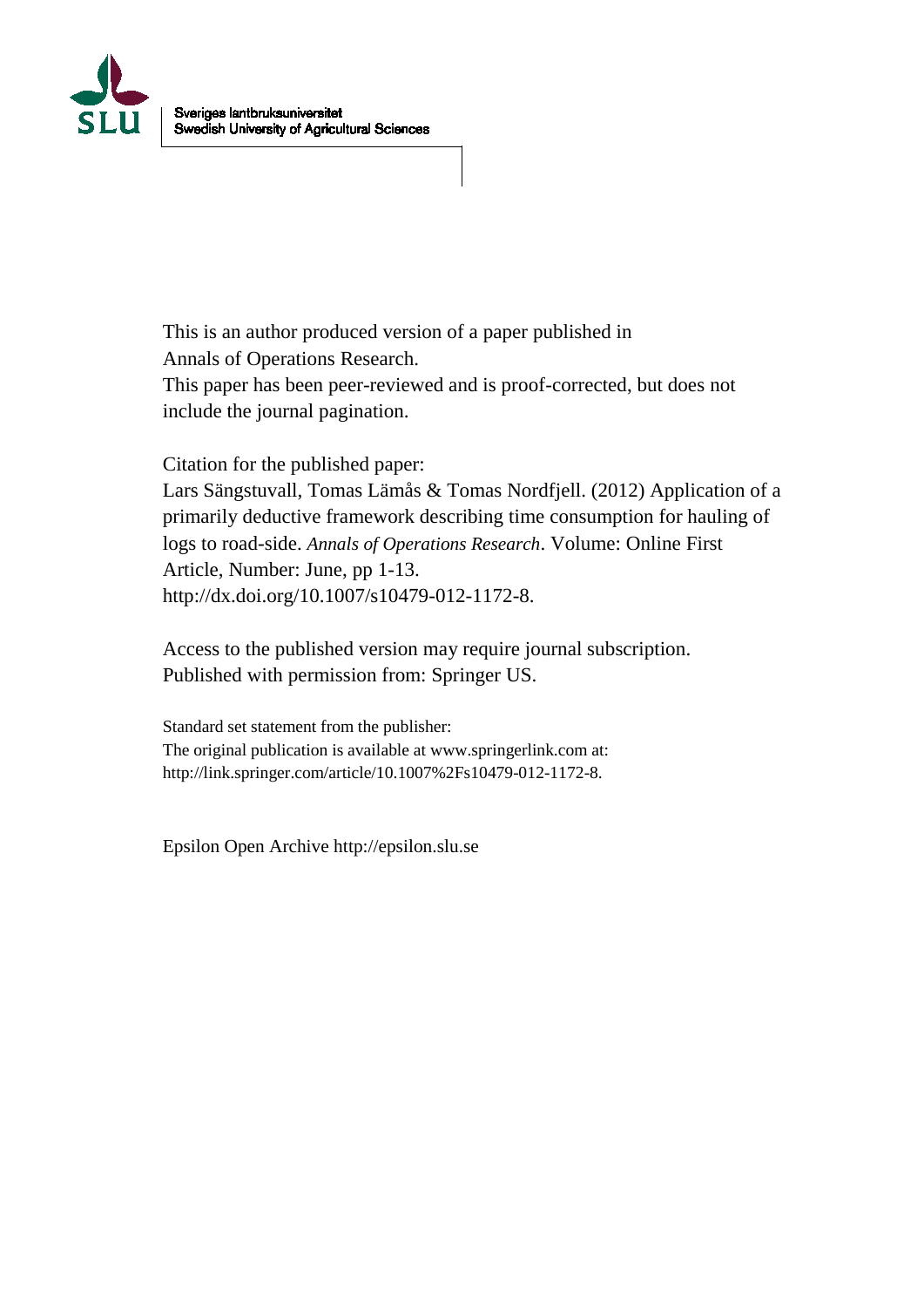# **Application of a primarily deductive framework describing time consumption for hauling of logs to road-side**

Lars Sängstuvall

Tomas Lämås

Tomas Nordfjell

*Dept. of Forest Resource Management, Sect. of Forest Planning and Operations Management, SLU, Umeå, Sweden* 

Tel. +46 (0) 23 583 05

Fax. +46 (0) 23 583 01

Lars.Sangstuvall@bergvikskog.se

www.slu.se/srh

#### **Abstract**

Forest management planning decisions are often based on the forest owner's goals, which typically focus on economic criteria. Logging operation work productivity functions are used when costing forest operations. These functions affect the conclusions drawn during forest management analyses because different logging environments give rise to different harvesting costs. When evaluating new combinations of machines and environments, there is generally a shortage of field data on productivity that can be examined in advance. We applied a previously published deductive framework describing time consumption in forwarding to known environments, in which field studies on forwarding have been conducted and for which extensive data are available. We then adapted the deductive framework to better reproduce the results obtained in the time studies. The deductive framework accurately reproduced the observed forwarding productivities; on average, the adaptation process improved the accuracy of this reproduction. However, it may also have reduced the accuracy of individual predictions. We conclude that the deductive framework can be used as a basis for constructing work productivity functions for forest management analyses, and can serve as a foundation when constructing new productivity functions based on time study results to use when pricing forwarding.

*Keywords: Deductive framework, forwarding, hauling, logging, productivity, time consumption*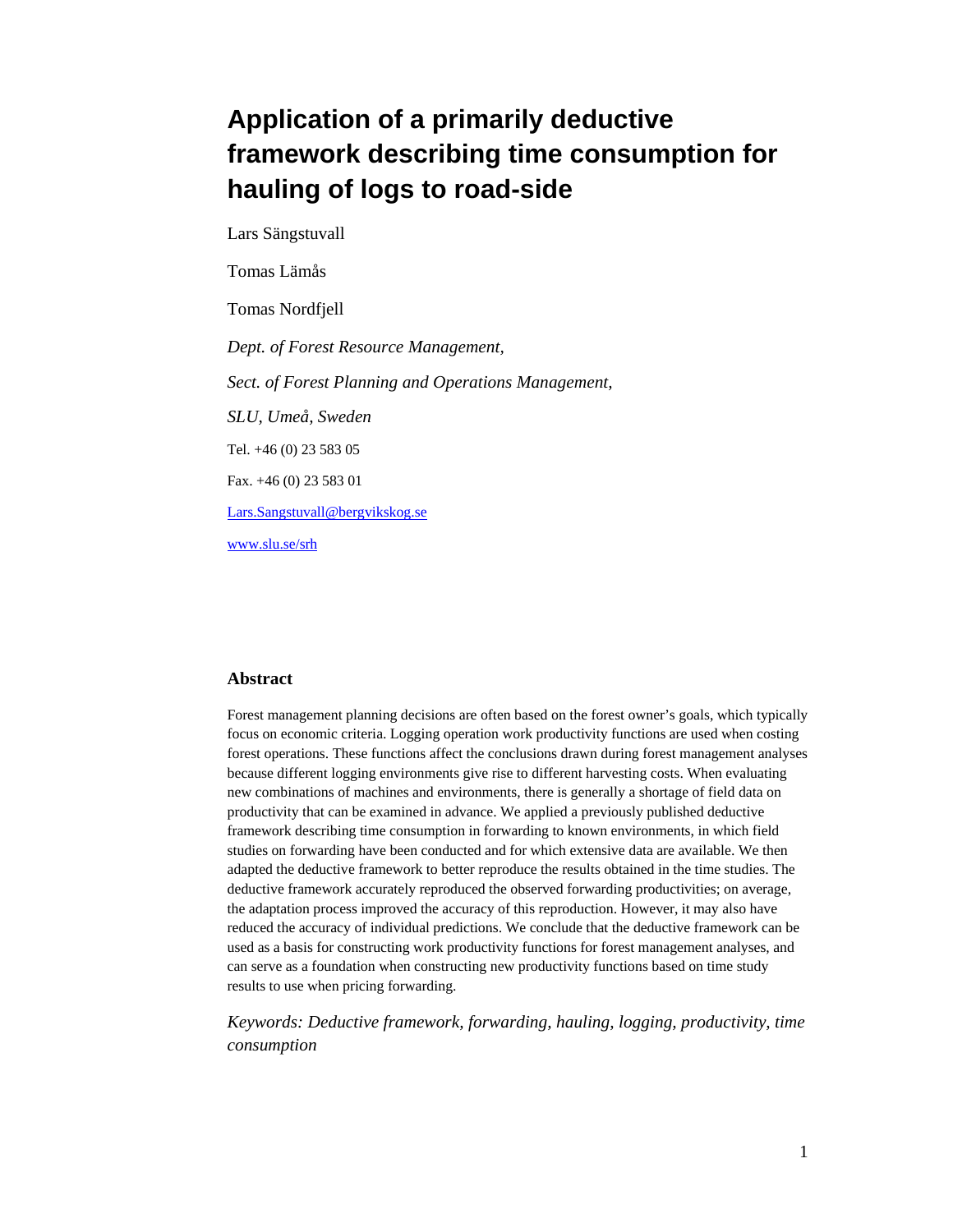### **1 Introduction**

Forest management planning can be seen as a large decision making problem in which the timing and type of forest management activities are chosen to fulfill the decision maker's goals (cf. Bettinger et al. 2009). The complexity of the planning problem varies in time and extent. Forest management planning is usually divided across three levels: *strategic*, *tactical* and *operational*. Aspects of the different levels have been described by authors including Church et al. (2000), Epstein et al. (2007), and Bettinger et al. (2009). Moving from the strategic level to the tactical, or from the tactical level to the operational entails an increase in temporal resolution, ranging from 5-year periods to weeks, shorter planning horizons, ranging from 100 years to 1-6 months, increased spatial resolution, ranging from the forest estate level to the stand level, and considering increased levels of detail, ranging from growth and yield over time to number of logs of specific dimensions. At all of these levels, decision support systems (DSS) can be used to assist the decision-makers in balancing efforts towards different goals and properties, often using operations research methods to optimize complex planning problems (Anon. 2011a). Forest owners' goals often center on economic criteria, and hence accurate cost models are crucial in forest management planning.

As an example, one of the most common economic problems in forest planning concerns the maximization of the net present value of all future forest management activities in the forest stand as represented by equation (1) (Faustmann, 1995), where  $B_u$  is net present value of rotation length  $u$  years, i.e, the length of a generation from regeneration to final felling. Furthermore,  $A_u$  is final felling net revenue,  $D_x$  is thinning net revenue of thinning in year *x*, *c* is regeneration costs and *r* is the discount rate.

$$
\max B_{u} = \frac{A_{u} + \sum D_{x} \times (1+r)^{u-x_{D}} - c \times (1+r)^{u}}{(1+r)^{u} - 1}
$$
 (1)

The term  $D_x$  in equation (1) can be expanded into one gross revenue part and one cost part. The cost part to a large extent consists of the cost for the work of e.g. felling, processing and hauling the trees to roadside and is a function of cost per unit time and productivity of the operation. Numerous methods and technologies to perform this work exist. In e.g. the Nordic countries, felling the trees and processing the stems into  $3 - 6$  m logs are usually done with a harvester, hauling of the processed logs to roadside is done carrying them with a forwarder, and further transportation of the processed logs is done with a timber truck. This is known as the cut-to-length system. Cost in this example is then a function of e.g. the hourly cost of the harvester, the forwarder, and the timber truck, and their productivities, respectively.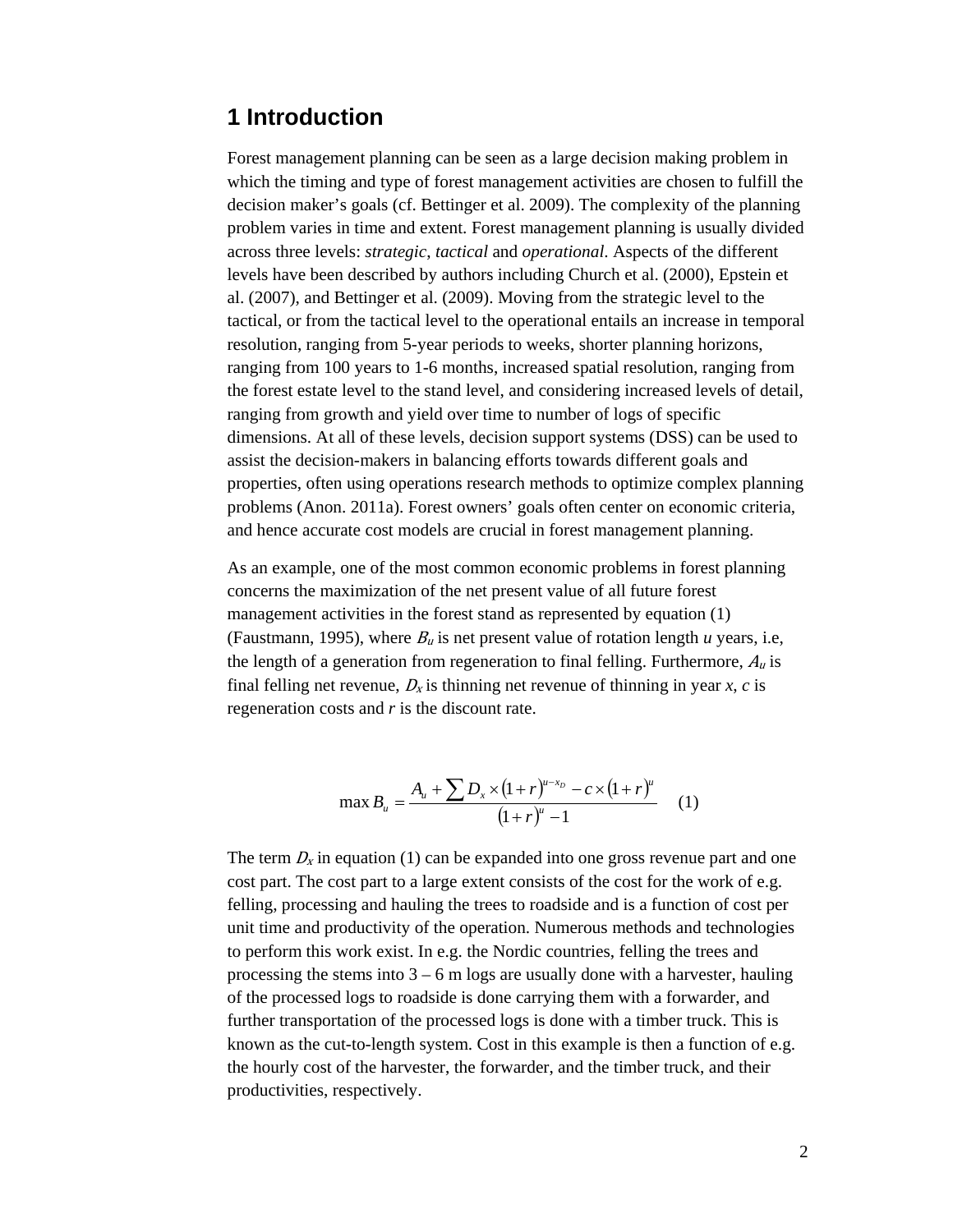Consider four examples of forest management problems, all affected by forest operations costs, and all of which could be regarded as specific sub-problems of equation (1);

- i) How does optimal rotation length *u* depend on the technology for hauling?;
- ii) Which kind of hauling equipment should be used when harvesting a particular stand at a given time?;
- iii) How much should a contractor be paid for hauling a particular load?; and
- iv) What kind of new hauling machines should a forest machine manufacturer focus its development efforts on in order to achieve the greatest increases in productivity?

In all cases, variation in the cost of e.g. forest haulage will influence the outcome of the problem solving exercise, which brings us back to the general formulation of the problem in equation (1). As such, an improved understanding of the accuracy of harvesting and hauling work productivity functions should be useful in forest management planning. Forestry DSS often contain functions for forest growth, mortality and wood quality, work productivity functions for cost calculations, and price models for revenue calculations (e.g. Wikström et al. 2011). The consequences of using erroneous growth models and prices and input data of poor quality in forest management planning situations are all well-known (e.g. Kangas 1998; Lohmander 2000; Duvemo & Lämås 2006). However, the consequences of using erroneous work productivity functions in the same contexts are still unexplored.

New silvicultural treatments and new harvesting equipment are sometimes appended to or employed in ordinary forest management without altering the timing, e.g. time points for thinning operations, or management type. This presents a risk of achieving a sub-optimal total net present value (cf. equation (1)), or of falling short on some measure of goal achievement. That is to say, it is generally likely that better results would be obtained if the timing and type of forest management activities were different. In order to obtain reliable estimates of the harvestable volume using economic, ecological and technical criteria, it is necessary to understand their properties and influence. Moreover, the increasing complexity of modern forestry operations requires more detailed pricing models.

In this paper, we apply one approach to modeling productivity in forest operations under both previously known and novel conditions, aiming to evaluate the usefulness of such an approach when trying to address the example problems i) – iv) above. The evaluation is done using and comparing our approach with published time study results.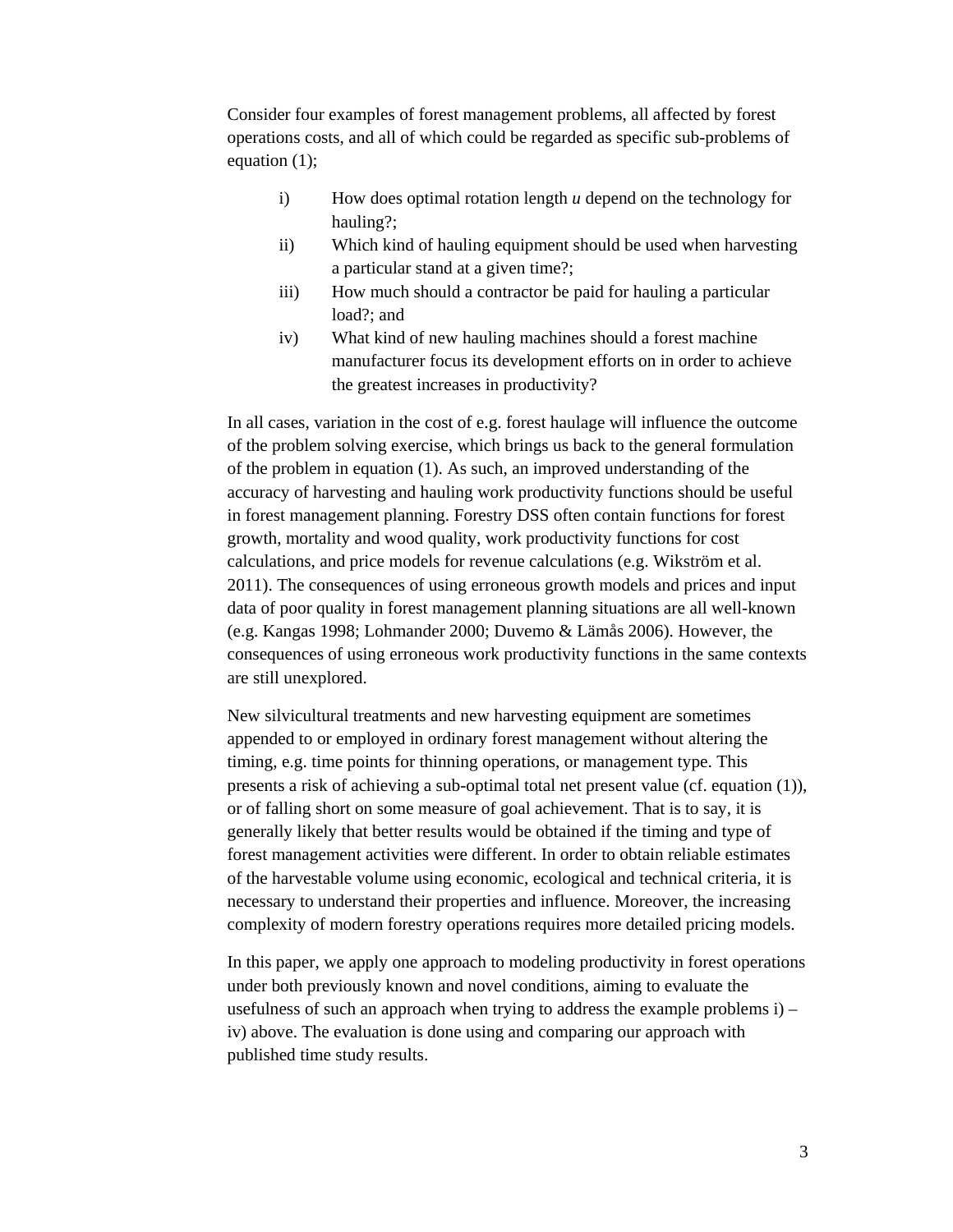### **2 Background**

The methodology and application of work studies in forestry is well described by Sundberg & Silversides (1988) and Samset (1990). Work studies in forestry often focus on productivity, defined as the ratio of the input and the output of a system. The input is typically calculated in terms of the working time for employees or machines, so time studies are widely used in this context. There are two different kinds of time studies: comparative and correlation (Eliasson 1998; Lindroos 2010; Samset, 1990). In comparative studies, environmental factors are kept constant to facilitate comparisons between different working techniques, systems and methods. This type of time study is usually performed quite early in the life-cycle of a technique, system or method (e.g. Bergström 2009). In correlation studies, the effects of different influencing factors are examined using the same methods, systems or techniques (e.g. Laitila et al. 2007; Nurminen et al. 2006). This type of time study is often performed during the later stages of the life-cycle, e.g. to provide a basis for a fair and general piece-rate-based salary system.

Work studies are inductive, meaning that their results and the conclusions drawn about the behavior of a system are based on empirical observations. Alternatively, one could adopt a deductive approach, in which predictions regarding the behavior of a system are made on the basis of theories, laws and models (Ford 2000). To illustrate the difference between inductive and deductive reasoning in forest engineering, an inductive approach might entail measuring the time consumed by different work elements, e.g. the time it takes to cut and process a tree, and afterwards trying to correlate differences in time consumption with independent variables relating to the forest and machine environment. Conversely, in a deductive approach, one would use theoretical methods to analyze the work elements and identify the independent variables that affect the time required for specific work elements; with these data in hand, one would estimate the productivity of the system. For example, with estimates of the cutting and processing speed of the machine in hand, one could compute the expected time required for cutting and processing a given size of tree. Productivity, and its inverse time consumption, is typically described using the following function (2):

$$
\hat{o} = f(A, X) \tag{2}
$$

where  $\hat{o}$  is a vector containing the estimated productivities per work element. *X* is the vector of the independent variables that affect productivity, such as stand characteristics, and belong to the set of environments X in which the studied operation would typically be performed. *A* is a vector of the same length as *X*  whose coefficients determine the impact of different independent variables on time consumption. In time studies, conclusions are drawn on the basis of observed data and, at best, some perception of the models, theories and laws underpinning those observations. The true productivity values, *oi* are observed and correlated with appropriate independent variables  $X_i$ .  $\tilde{A}$  is then estimated using tools such as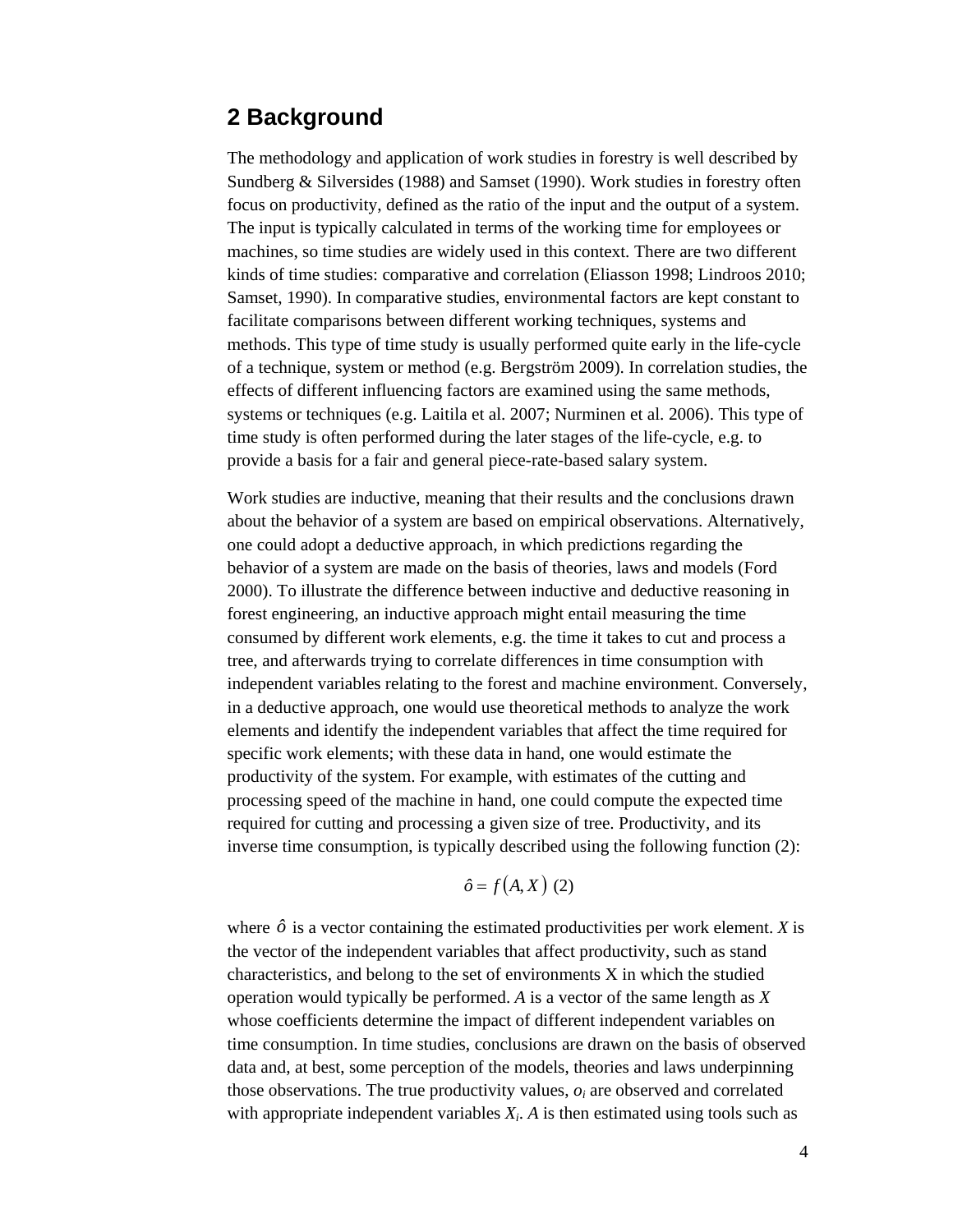regression analysis to yield  $\hat{A}$ . For reasonable independent variables  $X_i \in X$ , one can then obtain a productivity estimate (3):

$$
\hat{o}_i = f(A, X_i) \tag{3}
$$

When a machine is transferred to a new environment  $X_i \in X_k, X_i \notin X$ , the validity of  $\hat{A}$  is no longer known, and hence the validity of  $\hat{o}_k$  is also questionable. This can be handled by expanding  $X$  to include all new environments in which the operation can be performed,  $X' = X \cup X_k$ . In practice, this means that additional time studies or simulations must be performed. Consequently, the coefficients must then be updated through e.g. new regression analyses, yielding *Â'*. Every time the composition of X' changes, a new  $\hat{A}$ ' has to be created to obtain a valid productivity estimate *ô'*.

When using a deductive approach, *A* is not determined as a function of *o* and  $X \in X$ ; instead, it is computed on the basis of premises such as the characteristics of the machine or reasoning based on empirical data in a broader sense. Hence, when X changes to X',  $A = A'$  may remain the same, and the productivity estimates  $\hat{o}$  remain valid for all  $X \in X'$ . A simulation approach is somewhat more deductive than time studies, since simulation model algorithms and parameter values may be based on deductive reasoning. It may however still be necessary to simplify the acquired data, e.g. by means of regression analysis.

Simulation models of forest machines represent an intermediate between the inductive and deductive approaches. Their structures and inputs are designed using a combination of deductive and inductive reasoning, and their outputs are often interpreted as empirical observations and used as an alternative to time study results.

#### **3 Literature review**

The forwarder is by far the most common machine used in off-road forest haulage in the mechanized cut-to-length system commonly applied in the Nordic countries, and so most of the time studies conducted in recent years have been correlation studies. Even productivity models based on relatively small data sets may include several independent variables (e.g. Nurminen et al. 2006). However, forwarders are constantly being used with new assortments and in new working environments, so it can be challenging to accurately predict forwarder productivity in advance (cf. Nurmi 2007). When extending the applications of forest technology in this way, theoretical assessments can be useful in determining which machine concepts are worth developing and converting into prototypes for further field studies (Lindroos (in press); Ringdahl et al. 2012; Sängstuvall et al. 2012). For example, the price of and demand for biofuels have both increased in recent years. Consequently, there has been an increase in the amount of research and development aimed at identifying more efficient and cost-effective techniques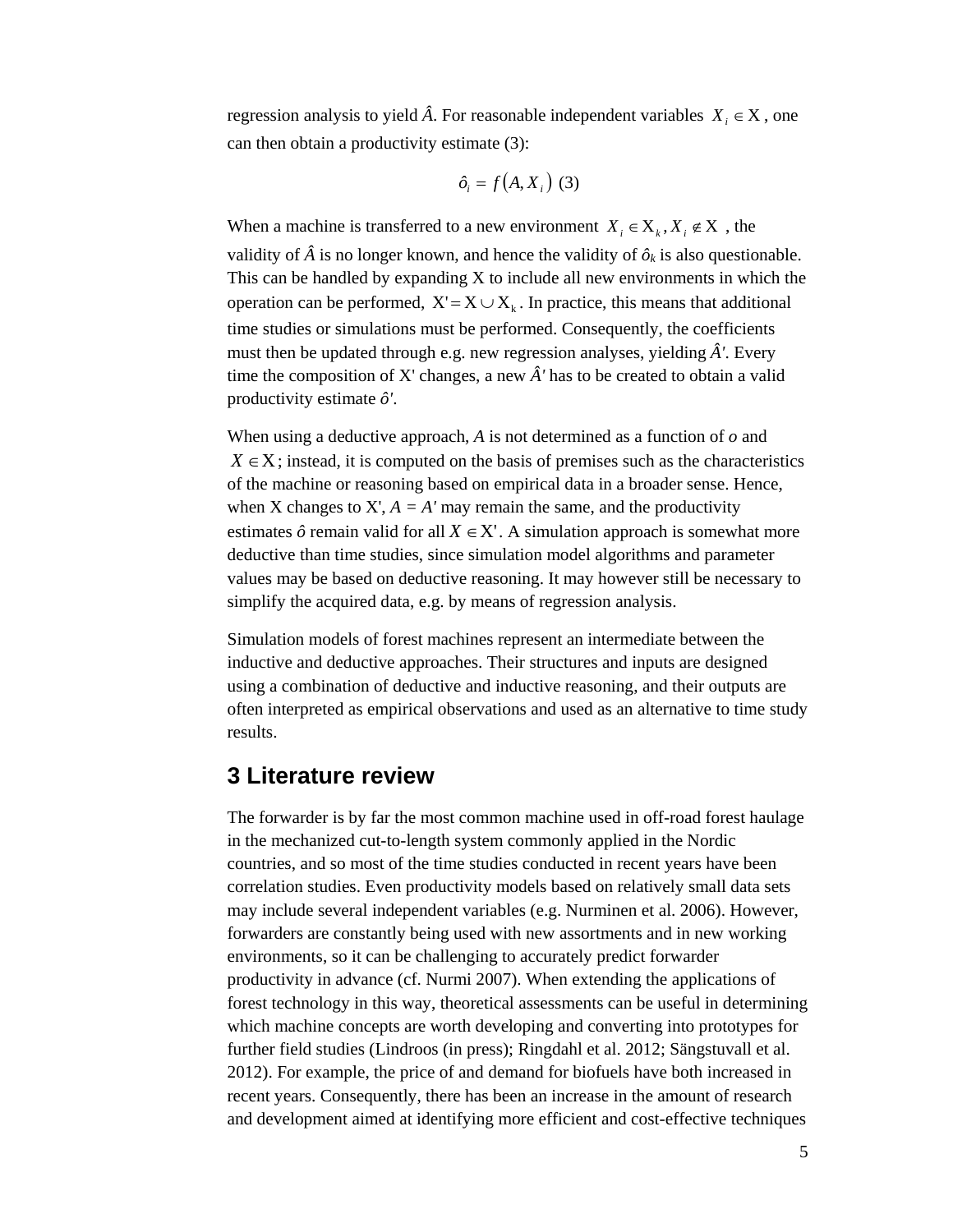and systems for energy wood extraction, involving new and improved approaches to extracting logging residues, stumps and whole trees from young stands (e.g. Bergström et al. 2007). In other parts of the world forest haulage is most often done as skidding; partly carrying and partly dragging the logs, stems or trees. Similarly, skidding is also well described in the literature (e.g. Clark et al. 2000, Pan et al. 2008).

Simulation models are widely used as an alternative to time studies in forest engineering (e.g. AedoOrtiz et al. 1997; Eliasson 1999; Newnham 1966; Ringdahl et al. 2012; Sängstuvall et al. 2012; Talbot et al. 2003; Wang et al. 2005). Simulation is a flexible tool for evaluating or comparing forest machines that are not presently available for practical testing. A simulation approach also ensures that uncontrollable factors such as operator effects (Lindroos 2010) or weather conditions cannot affect the results of the work study. Simulation models of machines such as single-grip harvesters have estimated their productivity with good accuracy (Eliasson 1999; Eliasson and Lageson 1999; Wang et al. 2005). However, each simulation run is merely an observation of productivity under the specific conditions for that particular scenario, and is essentially dependent on the design of the simulation model. In order to quantify the effects of variation in the environment, multiple simulation runs must be performed, and the results are often simplified using tools such as regression analyses, with the characteristics of the simulated stand and machine being treated as independent variables. Thus, while simulation models make it possible to analyze hypothetical machines, they produce individual rather than general productivity estimates.

Gullberg (1997a, 1997b) attempted to provide a complete description of forwarder time consumption using independent variables and deductive parameters. The model was derived by thoroughly reviewing previous studies in the area; this led to the identification of four main work elements, which together comprise the entire work of a forwarder. These four work elements were then described in terms of independent variables and coefficients. He emphasized that rather than being a perfect representation of reality, his model was intended to act as a deductive framework (DF) or a starting point for further research, both deductive and inductive. A comparison of the inductive and deductive approaches is shown in Fig. 1, in which two time consumption functions are plotted. Within the range of environments examined in the time study, roughly  $0.1 \le X \le 0.3$ , the time study curve is probably most reliable. However, outside this region, the deductive approach may be more reliable. That is especially so for the extreme environments of X, represented by high values on the x-axis, where the inductive function yields negative estimates.

The simplified time consumption functions for the four work elements that comprise the entire DF (Gullberg 1997b) are shown in equations  $(4) - (7)$  below: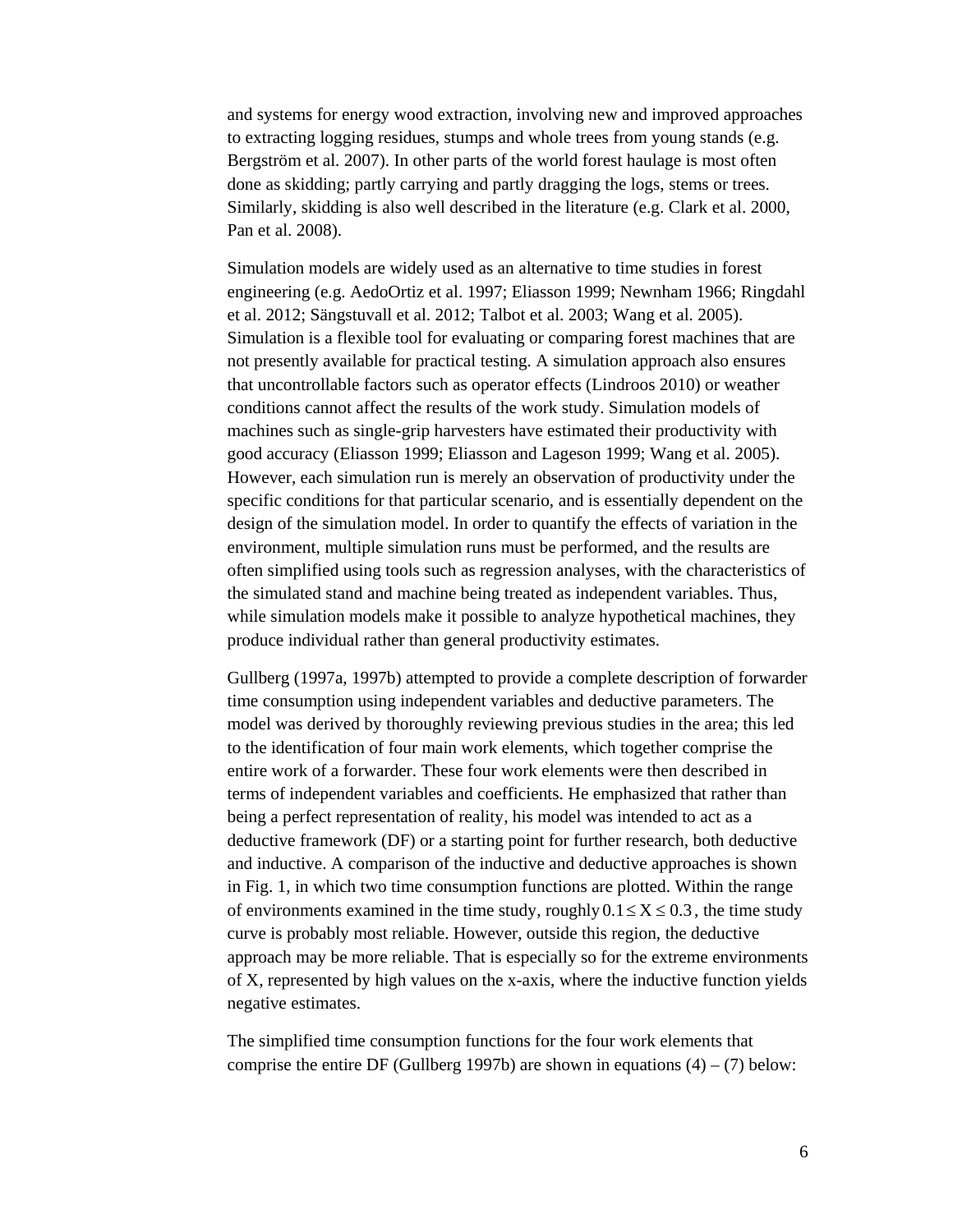$$
\hat{\sigma}_{Load} = \left( \left( \frac{A}{2 - e^{\left( -2 \times \frac{GV}{HV} \right)}} + \frac{A + B \times GV}{GV} \times HV \right) \times \left( 1 + K \times (L - 3) \right) \right) \times HV^{-1} \tag{4}
$$
\n
$$
\hat{\sigma}_{DWL} = \frac{ST}{VU} + \frac{KS}{HL} \tag{5}
$$
\n
$$
\hat{\sigma}_{Driving} = \left( \frac{2A_{st}}{H_{st}(H, I)} + J \right) \times \left( LS \right)^{-1} \tag{6}
$$
\n
$$
\hat{\sigma}_{Unload} = \frac{KC}{GV} \times \left( 1 + K \times (L - 3) \right) \tag{7}
$$

Here, the terms  $GV$  (grapple volume in m<sup>3</sup>),  $HV$  (pile volume in m<sup>3</sup>),  $L$  (log length in m),  $VU$  (volume per loading stop in m<sup>3</sup>), KS (driving distance per loaded m<sup>3</sup>),  $A_{st}$  (forwarding distance on strip roads in m),  $H_{st}$  (driving speed on strip roads in m/min), and LS (load size in  $m<sup>3</sup>$ ) are components of  $X$  and the other terms are components of *A*; see Table 2. To explain one of the equations in the DF in words, what Gullberg did in equation (7) was to decide, for different machine sizes, how long it takes to perform a boom work cycle in the unloading work element (which is represented by the *KC* term). This time per boom work cycle was then converted to time per  $m<sup>3</sup>$  by simply dividing *KC* by the average grapple volume *GV* handled in one boom work cycle.

Gullberg (1997a) validated his model for the "loading" work element against an inductive model and presented the results graphically, showing that the two were in good agreement. The model's work elements can be exchanged, in whole or in part, for newer ones as new findings are reported. Gullberg's (1997a, 1997b) approach is the most deductive model of the time consumed by logging operations that has yet been presented in the literature; other models are more empirical and inductive. However, many hybrid approaches are conceivable and have been investigated. An alternative, relatively deductive harvesting model was presented by Clark et al. (2000).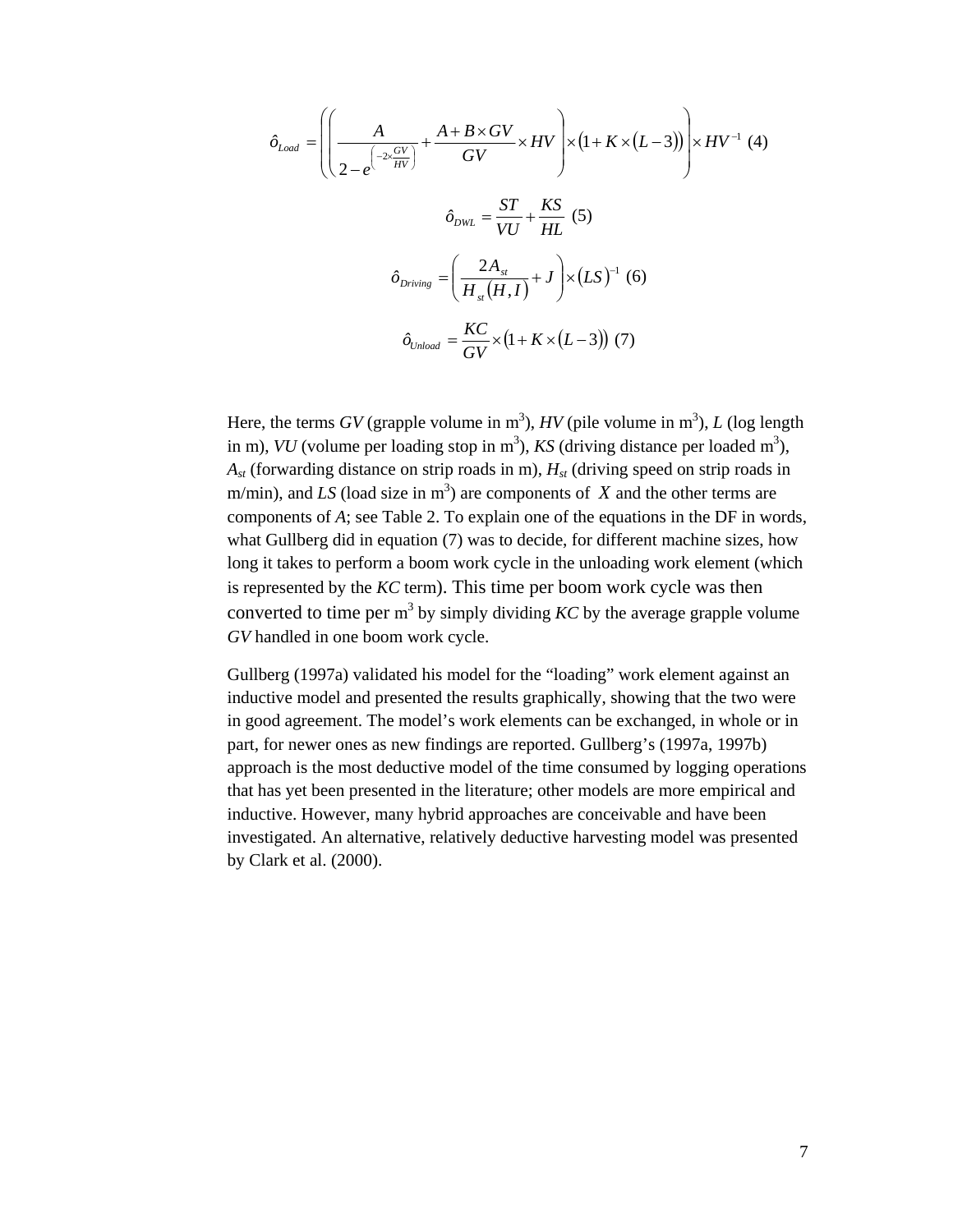

**Fig. 1** Predictions of the time consumption for a forwarder when loading whole trees using a) the time consumption function of Laitila et al. (2007), and predictions obtained using b) Gullberg's (1997a) deductive framework.

## **4 Objectives**

Increased complexity in forest operations leads to, and requires, more detailed work productivity functions. While more or less deductive approaches to modeling forest haulage operations have been discussed in previous literature (e.g. Gullberg, 1997a; Samset, 1990), no adaptations, further validations or applications of such frameworks have since been published to the best of our knowledge.

In this paper we aim to assess the usefulness of the entire deductive framework (Gullberg 1997b), comprising all work elements, and adaptations thereof for estimating time consumption in forwarding. The framework's usefulness in forest management analysis applications, especially those that examine new combinations of machines and environments, and in costing forest operations is considered.

### **5 Method**

We considered two machine configurations, representing small and medium-sized forwarders with load carrying capacities of maximum 8.5 and 10-12 tons respectively, from here on denoted  $A_G$  referring to their terms in Gullberg's (1997b) DF (see further Table 2). These machines were applied to a set of environments  ${X_m} = {X_1, X_2, ..., X_n} \subset X$  (see Table 1). The simpler version of Gullberg's time consumption model for loading was used, only single-assortment loads were considered, and it was assumed that all driving was to be done on strip roads. The time consumption estimates obtained using the DF were converted to productivity expressed as solid cubic meters per productive machine hour  $(m^3 / m^2)$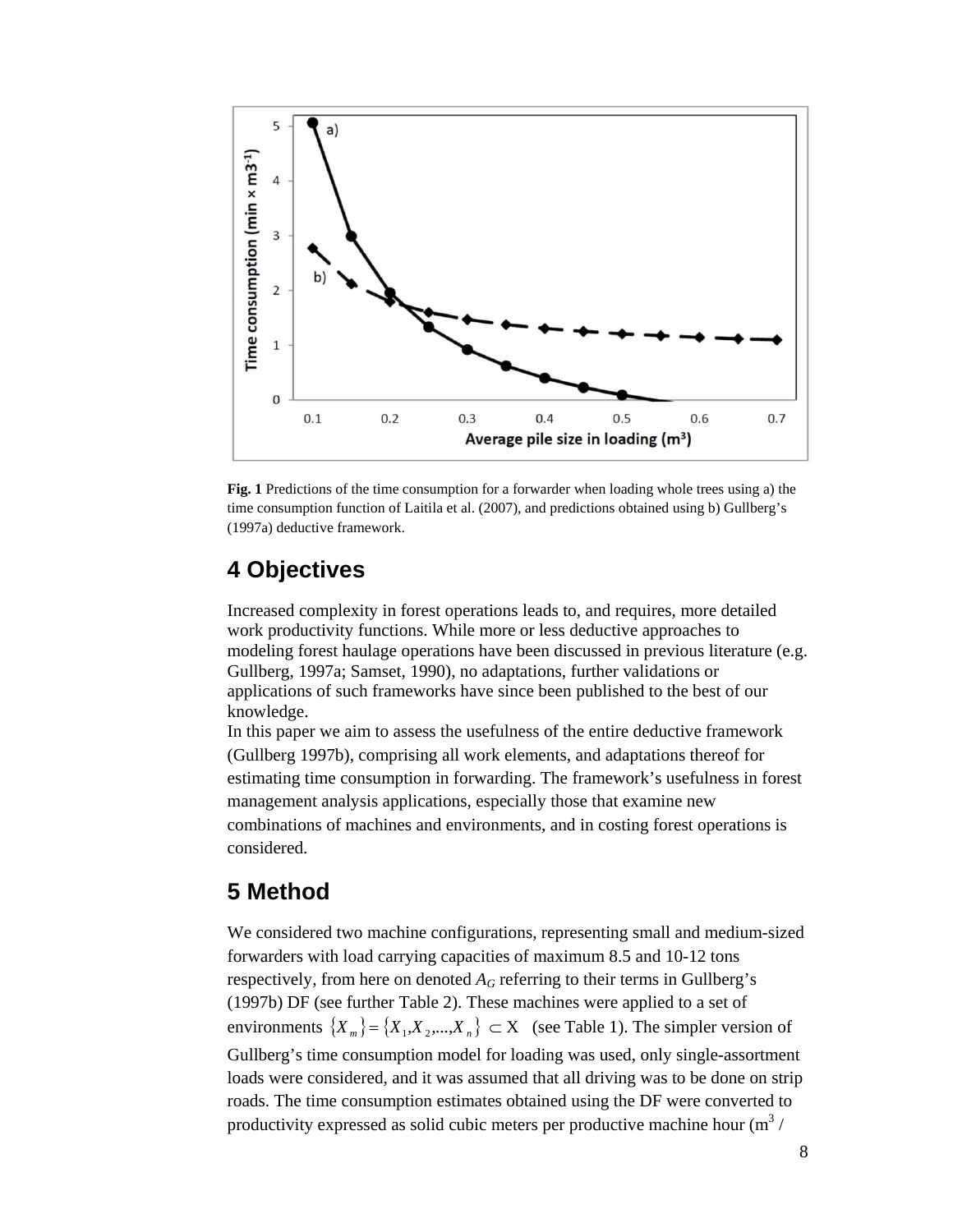PMH) according to Björheden (1991). In the case of the small forwarder, the operation examined involved hauling whole trees for energy purpose in the aftermath of mechanized felling for thinning (Laitila et al. 2007). Conversely, in the case of the medium sized forwarder, the operation of interest was the hauling of pulpwood during thinning (Nurminen et al. 2006). These two publications were analyzed carefully to obtain accurate descriptions of parameters relating to the machine and the environment, such as the grapple area or the mean pile size in the loading phase. In some cases however, not all environmental factors of interest were mentioned. Values for these parameters were selected on the basis of qualified estimates made by analyzing similar studies. For instance, the proportion of solid volume was altered to fit average load sizes reported in field studies, and the terrain roughness was assumed to be modest. Parts of the DF were also adjusted in advance to match the conditions in the field studies. Estimated productivities  $\{\hat{\sigma}_{G_1}, \hat{\sigma}_{G_2},..., \hat{\sigma}_{G_n}\}$  for each machine were calculated using the DF; the corresponding productivities  $\{\hat{o}_1, \hat{o}_2, \ldots, \hat{o}_n\}$  were calculated using the work productivity functions by Nurminen et al. (2006) and Laitila et al. (2007).

We then sought to alter the coefficients of the DF in order to improve the accuracy of the DF, as follows: The squared sums of the differences between the productivity estimates (8) were minimized for each machine separately by adjusting the default values in *AG*, resulting in a new set of coefficients *AG'* and corresponding productivity estimates  $\{\hat{\sigma}_{G_1}, \hat{\sigma}_{G_2}, \dots, \hat{\sigma}_{G_n}\}$ . To ensure that the values in  $A_G'$  did not deviate excessively from the original values in  $A_G$ , conditions (9)

and (10) were applied. Thus, no single coefficient in the adapted DF was allowed to deviate from its original value by more than 50%.

$$
\min \sum_{m=1}^n \left(\hat{o}_{G_m} - \hat{o}_m\right)^2 \quad (8)
$$

subject to

$$
\left(\frac{A_{G_m}^{\prime m} - A_{G_m}}{A_{G_m}}\right) \le 1.5 \qquad \forall \quad m \quad (9)
$$
\n
$$
\left(\frac{A_{G_m}^{\prime m} - A_{G_m}}{A_{G_m}}\right) \ge 0.5 \qquad \forall \quad m \quad (10)
$$

All data management and calculations were performed with Microsoft Excel 2007 using the Solver add-in.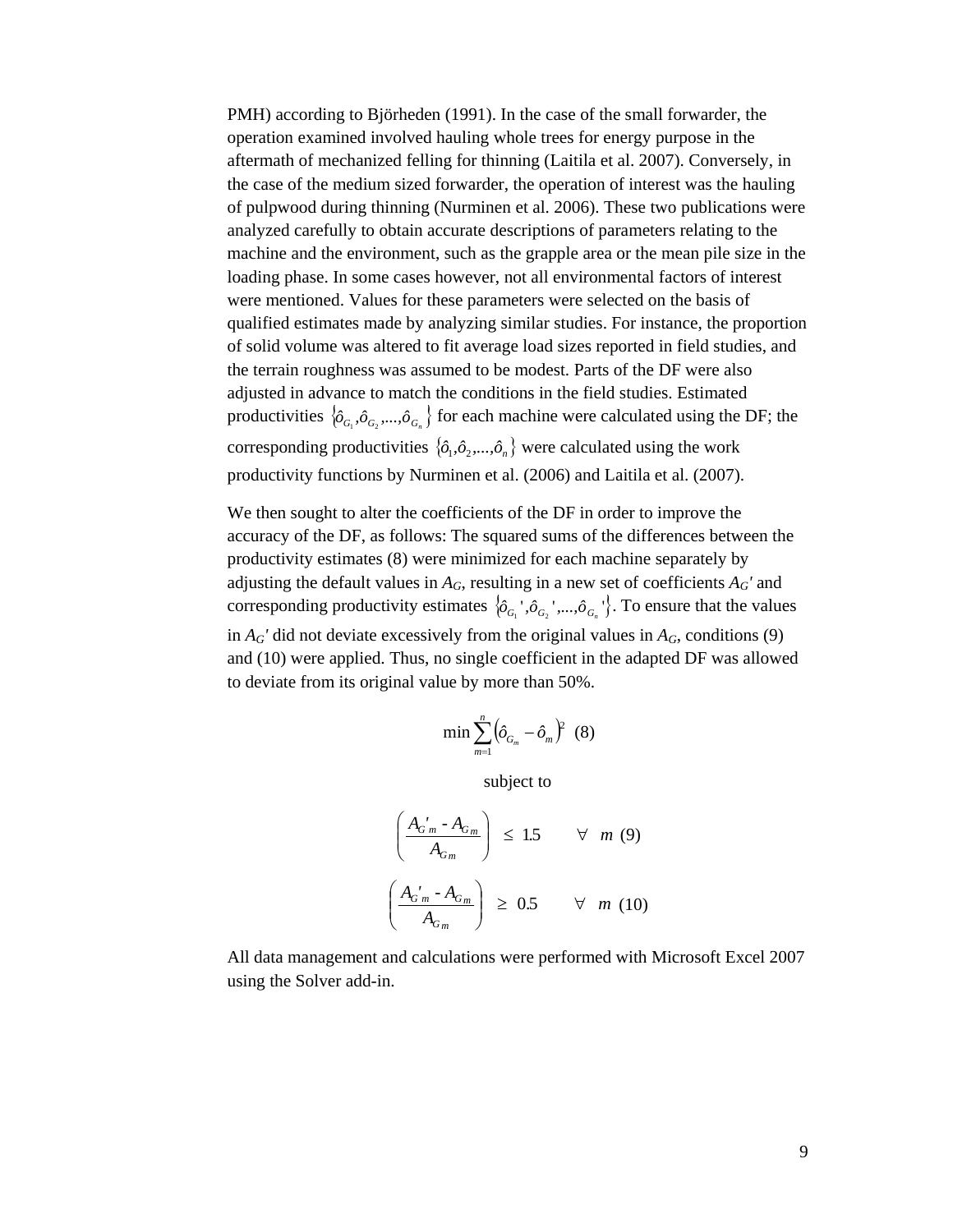**Table 1** Combinations  $\{X_1, X_2, ..., X_n\} \subset X$  used in the analyses of productivity estimates for small and medium-sized forwarders (average load sizes of 6.2 and 11.0 solid cubic meters, respectively). It should be noted that the values reported in  $m<sup>3</sup>$  in this table do not all refer to the same quantities; Laitila et al. (2007) reported their results in terms of solid cubic meters of biomass, while Nurminen et al. (2006) used solid cubic meters of stemwood on bark.

| Combination | Forwarding<br>distance | Mean<br>loading<br>pile size | Volume<br>density along<br>strip road | Unloading<br>grapple volume |  |
|-------------|------------------------|------------------------------|---------------------------------------|-----------------------------|--|
| No.         | m                      | m <sup>3</sup>               | $m^3/100m$                            | m <sup>3</sup>              |  |
| 1           | 100                    | 0,15                         | 5                                     | 0,4                         |  |
| 2           | 100                    | 0,15                         | 5                                     | 0,7                         |  |
| 3           | 100                    | 0,15                         | 15                                    | 0,4                         |  |
| 4           | 100                    | 0,15                         | 15                                    | 0,7                         |  |
| 5           | 100                    | 0,25                         | 5                                     | 0,4                         |  |
| 6           | 100                    | 0,25                         | 5                                     | 0,7                         |  |
| 7           | 100                    | 0,25                         | 15                                    | 0,4                         |  |
| 8           | 100                    | 0,25                         | 15                                    | 0,7                         |  |
| 9           | 400                    | 0,15                         | 5                                     | 0,4                         |  |
| 10          | 400                    | 0,15                         | 5                                     | 0,7                         |  |
| 11          | 400                    | 0,15                         | 15                                    | 0,4                         |  |
| 12          | 400                    | 0,15                         | 15                                    | 0,7                         |  |
| 13          | 400                    | 0,25                         | 5                                     | 0,4                         |  |
| 14          | 400                    | 0,25                         | 5                                     | 0,7                         |  |
| 15          | 400                    | 0,25                         | 15                                    | 0,4                         |  |
| 16          | 400                    | 0,25                         | 15                                    | 0,7                         |  |

The accuracy of the adapted versus the unadapted DF were quantified using equation (8) as the difference in predictions of total time consumption per  $m<sup>3</sup>$ between the DF predictions and the time study function predictions (*Â*) for the environments listed in Table 1. Relative RMSE of the differences, in relation to the time consumption estimate was used as statistical measure.

For illustrational purposes, we also applied the DF using both  $(A_G)$  and  $(A_G)$  to a set of environments more similar to the original time study conditions reported by Laitila et al. (2007). Mean pile sizes of 0.234 and 0.15  $m<sup>3</sup>$ , volumes along the strip road of 9.9 and 8 m<sup>3</sup>/100 m and unloading grapple volumes of 0.59 and 0.7 m<sup>3</sup>, constitute two scenarios for which productivities were estimated and illustrated in Fig. 2 a) and b), respectively.

### **6 Results**

Both the original and the adapted DF yielded results that agreed well with the time study functions. The difference between predictions of total time consumption per  $m<sup>3</sup>$  between the unadapted DF functions  $(A_G)$  and the time study functions  $(A)$  for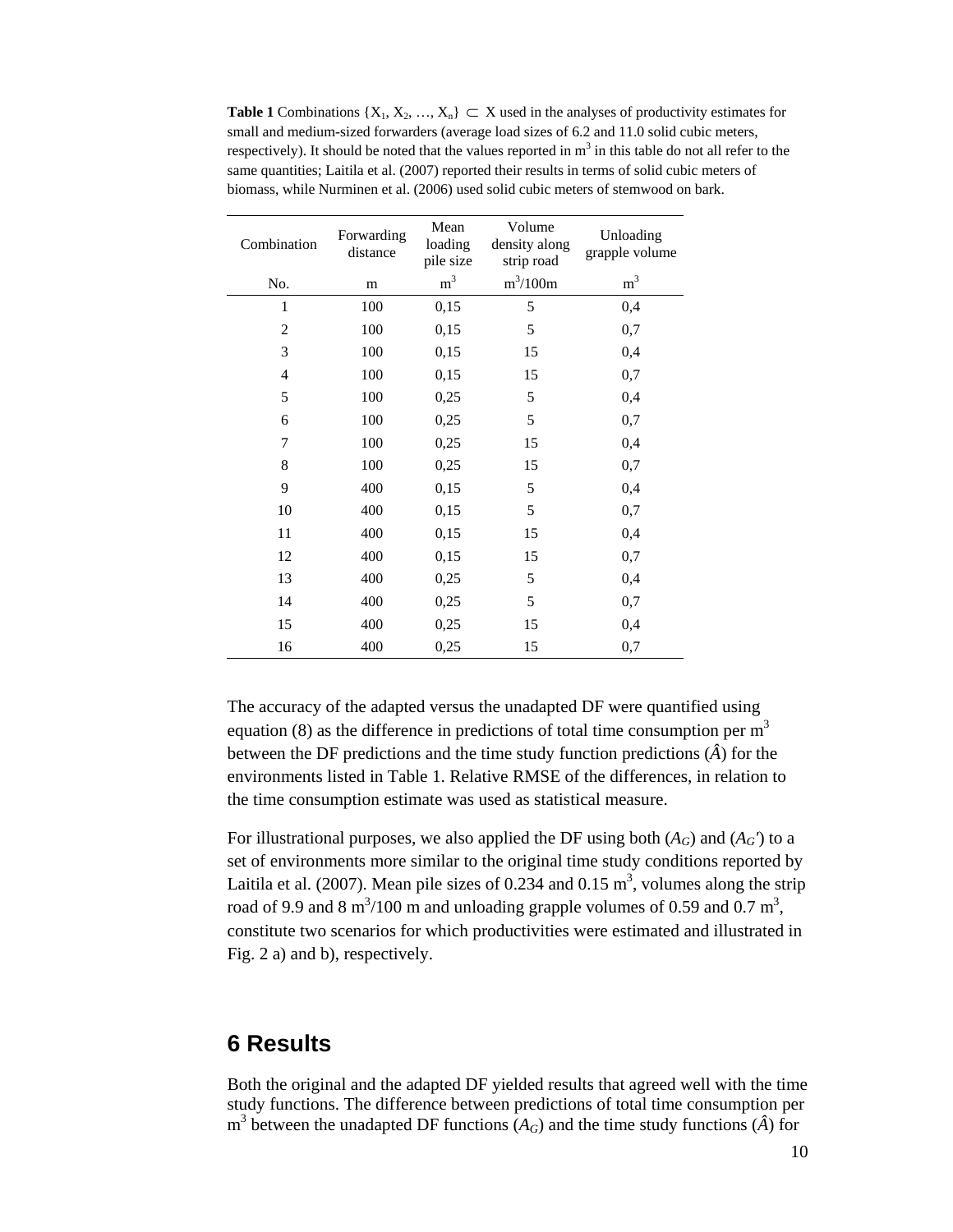the environments listed in Table 1 were 6.1% and 6.9% relative RMSE for the small and medium-sized forwarders, respectively (data not shown). The adapted DF  $(A_G)$  yielded somewhat lower difference towards the time study functions  $(A)$ ; relative RMSE amounted to 4.1% and 5.5% for the small and medium-sized forwarders, respectively (data not shown). The parts of the framework that were altered in the adaptation process are shown in Table 2.

Another example of the estimated productivities obtained using the three sets of coefficients is given in Fig. 2. An illustrative set of detailed results, for the time taken unloading using medium-sized forwarder, is presented in Table 3.



#### One-way haulage distance (m)

**Fig. 2** Productivity of a small forwarder transporting whole trees. Productivities based on the work productivity functions (*Â*) are shown with solid lines (Laitila et al. 2007); productivities based on *AG* are indicated by dashed lines (Gullberg 1997b), while those obtained using an adapted version of the DF (*AG'*) are indicated by dotted lines (Table 2).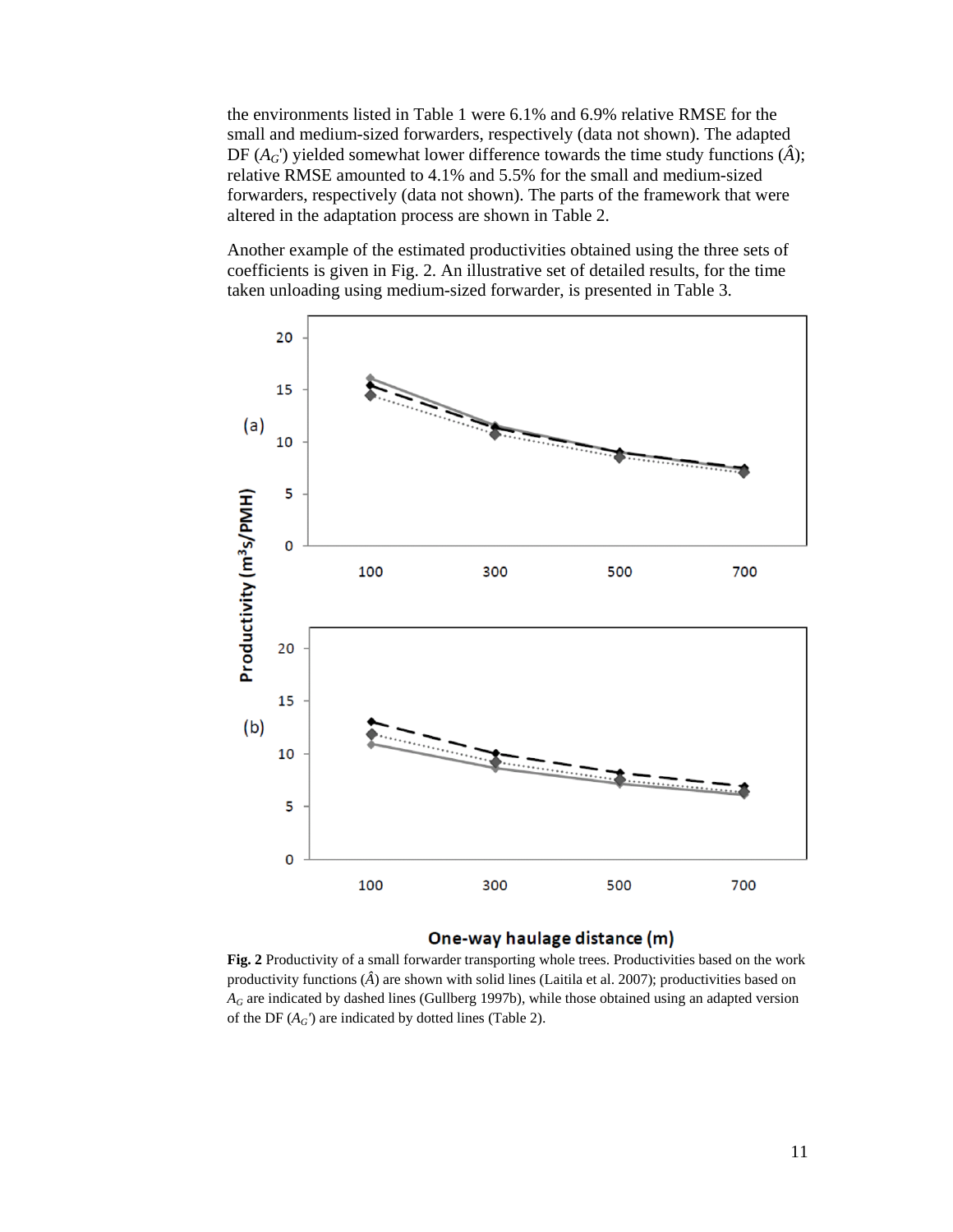**Table 2** Results of the adaptation process for different forwarder sizes and work elements. The table shows the coefficients and original values  $(A_G)$  reported by Gullberg (1997), the maximum (equation (9)) and minimum (equation (10)) values allowed during the adaptation process, final adapted values (*AG'*) and the sum-of-squares values calculated during the adaptation process using equation (8) for the error per work element.

|                             |              | Forwarder size    |         |         |                  |                   |                   |         |         |                  |                   |
|-----------------------------|--------------|-------------------|---------|---------|------------------|-------------------|-------------------|---------|---------|------------------|-------------------|
| Coeff-<br>Work              |              | Medium            |         |         |                  |                   | Small             |         |         |                  |                   |
| element                     | icient       | Original<br>value | Min     | Max     | Adapted<br>value | Sum of<br>squares | Original<br>value | Min     | Max     | Adapted<br>value | Sum of<br>squares |
|                             | $\mathsf{A}$ | 0.340             | 0.170   | 0.510   | 0.342            |                   | 0.320             | 0.160   | 0.480   | 0.447            |                   |
| Loading<br>(Equation        |              |                   |         |         |                  |                   |                   |         |         |                  |                   |
| (4)                         | B            | 0.230             | 0.115   | 0.345   | 0.345            | 10736             | 0.32              | 0.16    | 0.48    | 0.16             | 12813             |
|                             | Ε            | 0.030             | 0.015   | 0.045   | 0.045            |                   | 0.050             | 0.025   | 0.075   | 0.025            |                   |
| Driving<br>while<br>loading | <b>ST</b>    | 0.06              | 0.03    | 0.09    | 0.03             | 5.3               | 0.06              | 0.03    | 0.09    | 0.09             | 13.4              |
| (Equation<br>(5)            | HL           | 25.0              | 12.5    | 37.5    | 29.5             |                   | 25.0              | 12.5    | 37.5    | 33.1             |                   |
| Driving                     | J            | 0.700             | 0.350   | 1.05    | 1.05             |                   | 0.70              | 0.35    | 1.05    | 0.35             |                   |
| (Equation<br>(6)            | H            | 60.0              | 30.0    | 90.0    | 61.6             | 44.9              | 56.0              | 28.0    | 84.0    | 55.6             | 4.1               |
|                             | I            | $-4.70$           | $-7.05$ | $-2.35$ | $-2.37$          |                   | $-4.70$           | $-7.05$ | $-2.35$ | $-5.56$          |                   |
| Unloading<br>(Equation      | <b>KC</b>    | 0.400             | 0.200   | 0.600   | 0.253            | 1268.5            | 0.400             | 0.200   | 0.600   | 0.373            | 254.4             |
| (7)                         | K            | 0.030             | 0.015   | 0.045   | 0.045            |                   | 0.050             | 0.025   | 0.075   | 0.046            |                   |

**Table 3** Time taken associated with unloading (equation (7)) for the DFs applied on a mediumsized forwarded, expressed as minutes per  $m<sup>3</sup>$ . Corresponding time taken in the time study is 0.564 minutes per  $m<sup>3</sup>$  (Nurminen et al. 2006).

| Framework | Unloading grapple volume $(m^3)$ |      |  |  |  |
|-----------|----------------------------------|------|--|--|--|
|           | 0.4                              | 0.7  |  |  |  |
| Original  | 1.04                             | 0.59 |  |  |  |
| Adapted   | 0.75                             | 0.43 |  |  |  |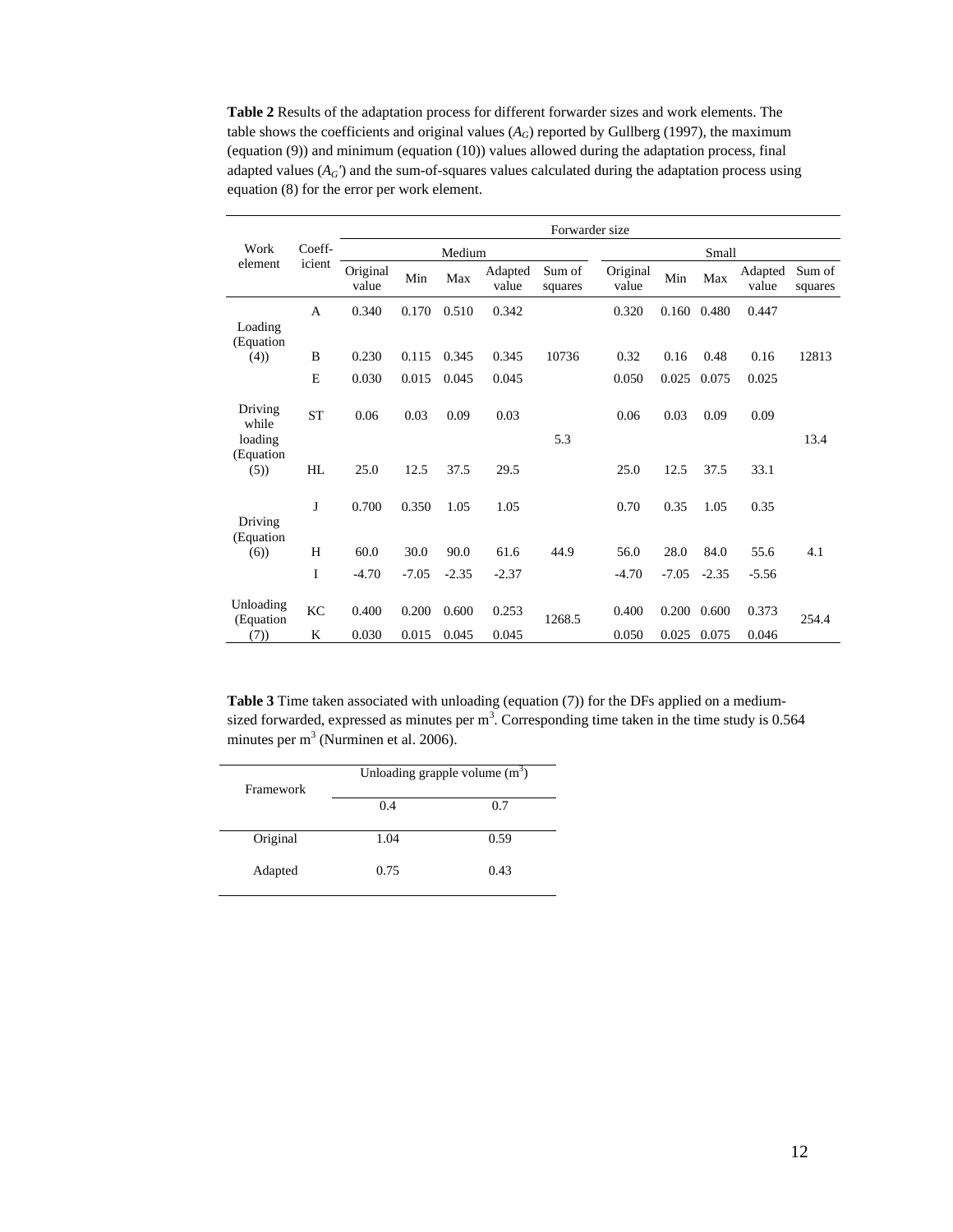### **7 Interpretation of the results**

The results obtained in this work indicate that the DF successfully reproduced the productivity achieved in the forwarding of whole trees and pulpwood using small and medium-sized forwarders in thinning operations. Adaptation of the framework over a wide set of environments (Table 1) by altering its coefficients within certain intervals (Table 2) yielded a higher accuracy, but the improvement was not spectacular. For a specific dimension of the environment set,  $A_G$  may in fact appear to be in better agreement with  $\hat{A}$  than is  $A_G'$  (e.g. Fig. 2 (a)). The DF thus appears to be useful without modification. One could argue that the adaptation process employed in this work made the DF more inductive since we fitted the framework to existing data (or more correctly, to estimates thereof). The adapted values often took the maximum or minimum value allowed during the adaptation process (Table 2), which may indicate that better accuracy would have been obtained had the restrictions been removed or relaxed. However, doing this could have unexpected consequences, such as changing the signs of specific coefficients and thus making the framework even more inductive. The differences between work productivity functions based on time studies and the DFs were most pronounced for the "loading" work element (Table 2). This is the most complex work element in the overall process and is modeled by the most elaborate and deductive term of the DF (Gullberg 1997a).

It is possible that the adaptation process may in fact decrease the accuracy of the framework, if it is adapted to data or inductive functions that do not fully reflect the effects of extreme environments corresponding to outlying environments of X . In the case of the medium-sized forwarder, the unloading time was assumed to be a constant with a value of 0.564 minutes per  $m<sup>3</sup>$ , regardless of the unloading grapple volume (Nurminen et al. 2006). However, the DF (equation (7)) was applied to two different grapple volumes (Tables 1 and 3). As such, the adaptation process improved the accuracy of the estimated unloading time but also deemphasized the influence of the grapple volume on the unloading time. In reality, one would like the framework to reflect this effect as accurately as possible, rather than in accordance with a work productivity function that evens out this effect. Since time studies and derived work productivity functions are based on limited (though sometimes vast) datasets, not every relationship with independent variables can be clarified. In addition, significant relationships may be excluded when constructing work productivity functions to simplify future usage. The high RMSE for the DF in loading (Table 2) may thus be somewhat more attributable to simplifications made when drawing up the work productivity functions based on the time studies than to deficiencies of the DF.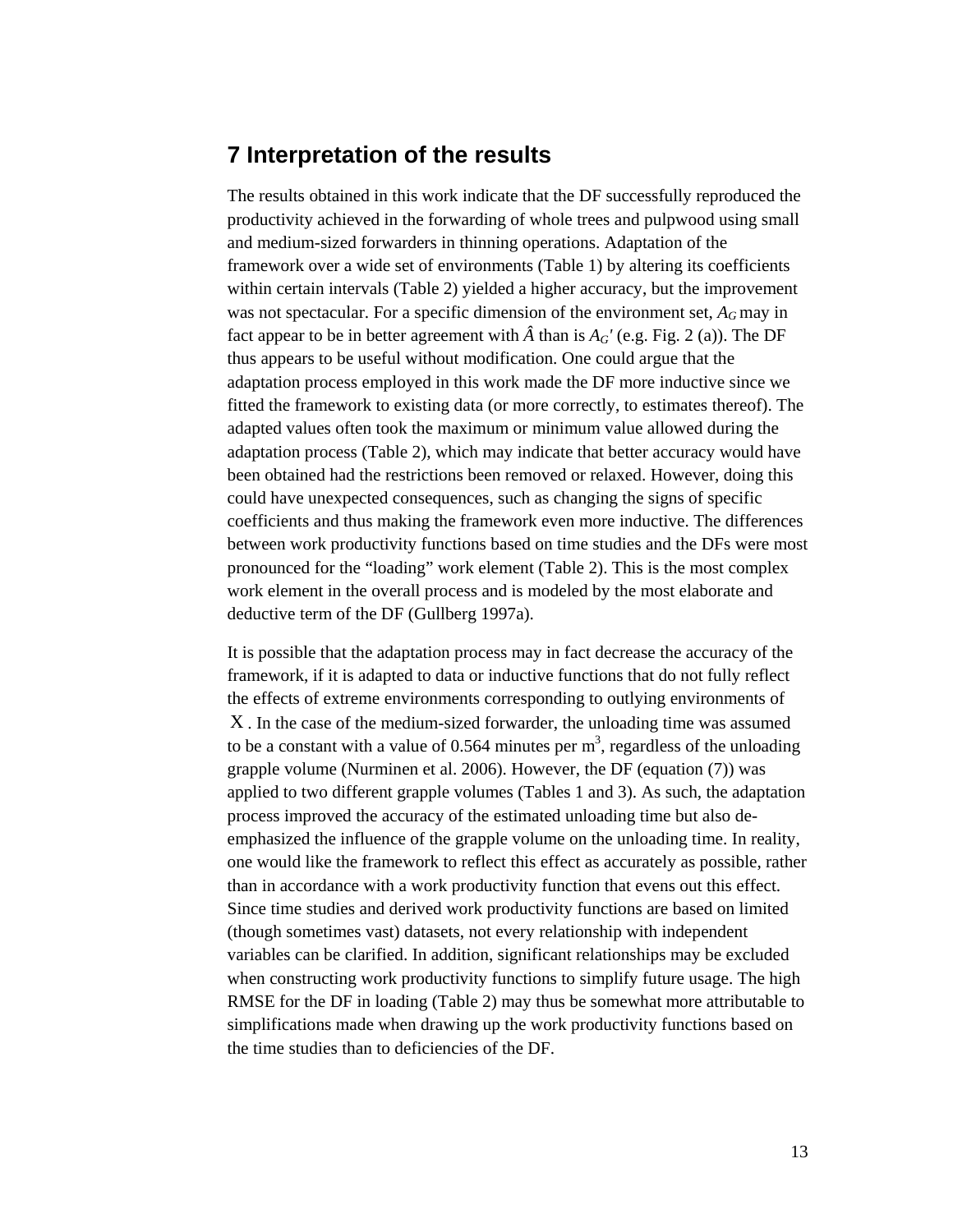### **8 Implications and conclusions**

The DF analyzed in this work could be useful for improving predictions of hauling time consumption with a forwarder in several contexts. This in turn will lead to more accurate estimates of work amount and costs in the forestry. Consider the Swedish average annual felling of about 72,8  $\text{Mm}^3\text{sob} \times \text{yr}^1$  (Anon. 2011b) and a true average forwarder productivity of 20 m<sup>3</sup>sob  $\times$  PMH<sup>-1</sup>. A systematic error in the productivity estimate of 1% is then equivalent to 36,400 PMH  $\times$  yr<sup>-1</sup>. At an average forwarder cost of \$100  $\times$  PMH<sup>-1</sup>, this 1% systematic error in productivity estimate corresponds to an error of \$3,640,000  $\times$  yr<sup>-1</sup> in total estimated cost.

Returning to the four example problems presented in the introduction, we feel that the adaptations and comparisons made in this paper have demonstrated that the deductive framework methodology could be useful in all four situations as a tool for estimating forwarder productivity.

When using a DF that has not been adapted to reproduce the results of time studies, there is a risk that one may obtain systematically erroneous predictions. These errors should however be consistent across different machines and environments and so should not affect the relative performance of different machines in a specific environment. Hence it may be useful, or even preferable, to use an unadapted DF when tackling problems such as optimal rotation length (example problem i) as listed in the introduction of the paper), choice of hauling equipment (ii)) and priority of forest machine development efforts (iv)). In that problem iv), for example, the DF could be used to predict forwarding productivity for these new combinations of machines and environments, and to assess the performance of the different combinations. Moreover, this work would be inexpensive as it would not be necessary to conduct a time study.

In the example problem of a fair pricing towards a contractor (iii)), systematic errors in the estimated productivities would be counterproductive and could potentially put the forwarder contractor out of business in the long run. In such cases, the DF could instead serve as a foundation on which to construct new work productivity functions, providing both ideas as to which independent variables should be included in the new functions and reasonable indications of the impact of those variables. However, when constructing a new work productivity function for use in pricing, inductive elements should always be included because the pricing must be set at a level that will yield a fair total income for the contractor. In light of the increasing importance of accurate pricing and productivity estimates, we conclude that the DF presented by Gullberg (1997b) could be of use in developing these processes. Arguably, one could combine the advantages of the inductive and deductive approaches by using deductive reasoning to identify suitable independent variables for incorporation into work productivity functions based on time study results (cf. Laitila et al. 2007; Samset, 1990).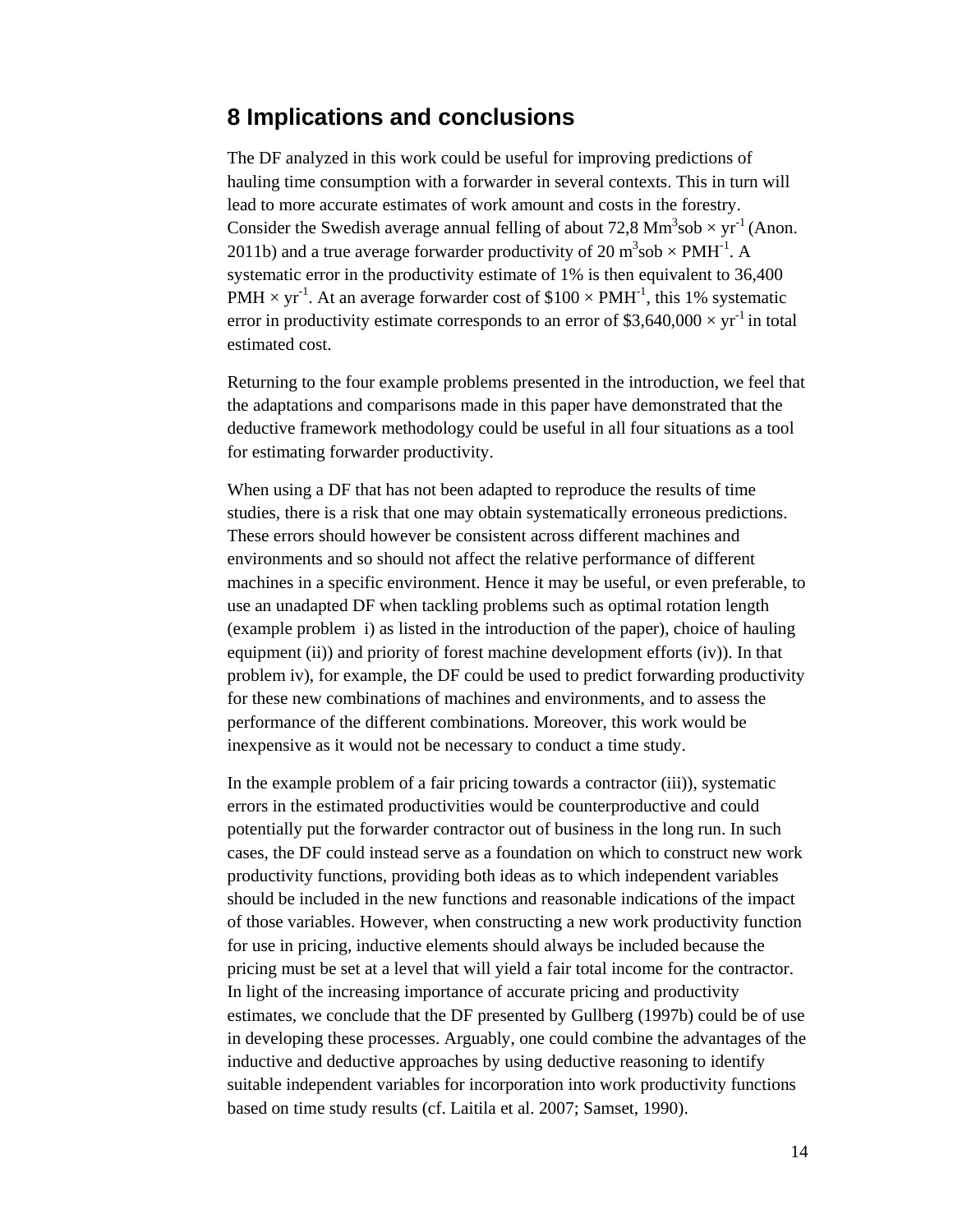Aside from the example in Fig. 1,  $X \in X$  in all comparisons and results considered in this study. This means that the DF has only been applied to forwarding under conditions that have also been investigated in the time studies used when adapting the framework. As such, we were unable to adequately assess the validity of  $A_G'$  when  $X \notin X$ . However, since the unadapted framework yielded results that were in good agreement with those obtained in time studies, and since it by definition is applicable to the entire  $X' = X \cup X_k$ , we conclude that the DF presented by Gullberg (1997a, 1997b) is flexible and appropriate for modeling forwarder productivity under new conditions.

The reasoning employed in this paper is based on the existence of a one true productivity under each set of environments. This in turn relies on the assumption that correlations among variations in environments are consistent. In the case of operator effects that is not necessarily so, as shown by Lindroos (2010), where different operators handled different conditions with varying relative performance. However, such variations will always occur, and in order to analyze problems like examples  $i$ ) – iv) in this paper, the mean performance of many operators must be utilized.

In summary, the deductive framework methodology represents an accurate, lowcost means of predicting forwarding productivity for a diverse set of environments and machines, which need not be immediately available for practical testing. The method carries a risk of systematic errors, which could be detrimental in some cases, but even in these cases the incorporation of deductive reasoning could be useful in constructing better empirical models.

Having concluded that a DF is beneficial when analyzing forwarder productivity, it is worth pointing out the lack of DFs describing the time consumed by processes such as harvester work, and more general DFs applicable to totally new forest machines. Since e.g. harvester work is more complex than that of forwarding (cf. Eliasson 1999), such frameworks would be harder to construct, but of even greater importance once obtained.

#### **Acknowledgements**

The authors wish to thank Dr. Tomas Gullberg for a fruitful discussion regarding his model. We further thank Associate Professor Ola Lindroos for valuable comments on the manuscript. The work was funded by the Brattås Foundation.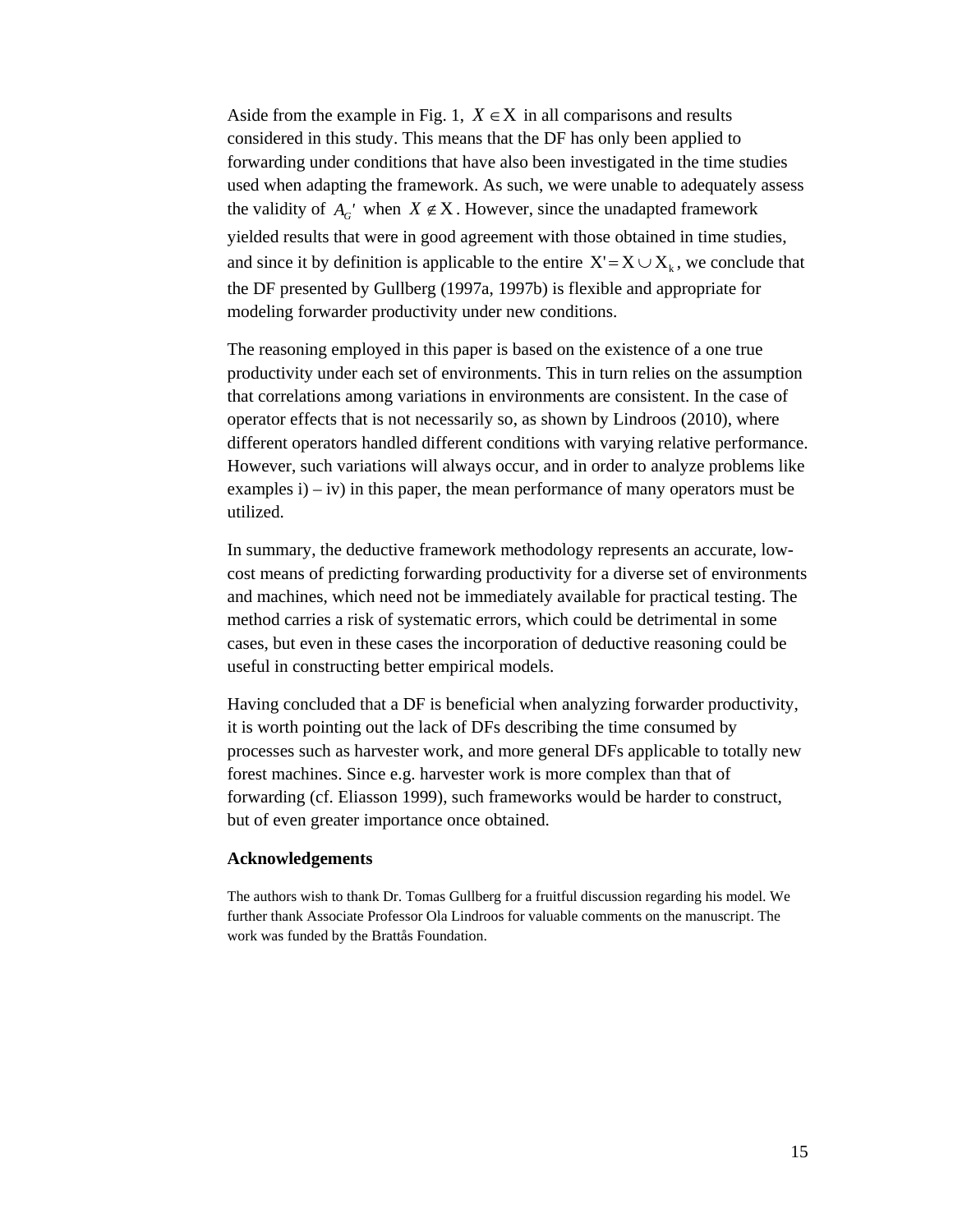#### **References**

AedoOrtiz, D. M., Olsen, E. D., & Kellogg, L. D. (1997). Simulating a harvester-forwarder softwood thinning: A software evaluation. *Forest Products Journal, 47*(5), 36-41.

Anon. (2011a). COST Action FP0804 - Forest Management Decision Support Systems (FORSYS). Retrieved 27 October, 2011, from http://fp0804.emu.ee/wiki/index.php/Main\_Page

Anon. (2011b). *Swedish Statistical Yearbook of Forestry 2011.* Swedish Forest Agency. Jönköping: Skogsstyrelsens förlag.

Bergström, D. (2009). Techniques and Systems for Boom-Corridor Thinning in Young Dense Forests. (Doctoral dissertation, SLU, Umeå) *Acta Universitatis Agriculturae Sueciae, 2009:87* 

Bergström, D., Bergsten, U., Nordfjell, T., & Lundmark, T. (2007). Simulation of geometric thinning systems and their time requirements for young forests. *Silva Fennica, 41*(1), 137-147.

Bettinger, P., Boston, K., Siry, J. P. & Grebner, D. L. (2009). Forest management and planning: Elsevier/Academic Press.

Björheden, R. (1991). Basic time concepts for international comparisons of time study reports. *Journal of Forest Engineering, 2*(2), 33-39.

Church, R. L., Murray, A. T. & Barber, K. H. (2000). Forest planning at the tactical level. *Annals of Operations Research,* 95, 3-18.

Clark, M. M., Meller, R. D., McDonald, T. P. & Ting, C. C. (2000). A new harvest operation cost model to evaluate forest harvest layout alternatives. *Annals of Operations Research, 95*(1), 115- 129.

Duvemo, K. & Lämås, T. (2006). The influence of forest data quality on planning processes in forestry. *Scandinavian Journal of Forest Research, 21*(4), 327-339.

Eliasson, L. (1998). Analyses of Single-Grip Harvester Productivity. (Doctoral dissertation, SLU, Umeå) *Acta Universitatis Agriculturae Sueciae, Silvestria, 1998:80* 

Eliasson, L. (1999). Simulation of thinning with a single-grip harvester. *Forest Science, 45*(1), 26- 34.

Eliasson, L., & Lageson, H. (1999). Simulation study of a single-grip harvester in thinning from below and thinning from above. *Scandinavian Journal of Forest Research, 14*(6), 589-595.

Epstein, R., Karlsson, J., Rönnqvist, M & Weintraub, A. (2007). Harvest operational models in forestry. In Weintraub, A. (ed.) *Handbook of operations research in natural resources (Vol. 99)*: Springer, pp 365 – 377.

Faustmann, M. (1995). Calculation of the value which forest land and immature stands possess for forestry. *Journal of Forest Economics, 1*(1), 7 - 44.

Ford, E. D. (2000). *Scientific Method for Ecological Research*. Port Chester, NY, USA: Cambridge University Press.

Gullberg, T. (1997a). A deductive time consumption model for loading shortwood. *Journal of Forest Engineering, 8*(1), 35-44

Gullberg, T. (1997b). Time consumption model for off-road extraction of shortwood, Research Notes 297, Department of Operational Efficiency, SLU (in Swedish with English summary).